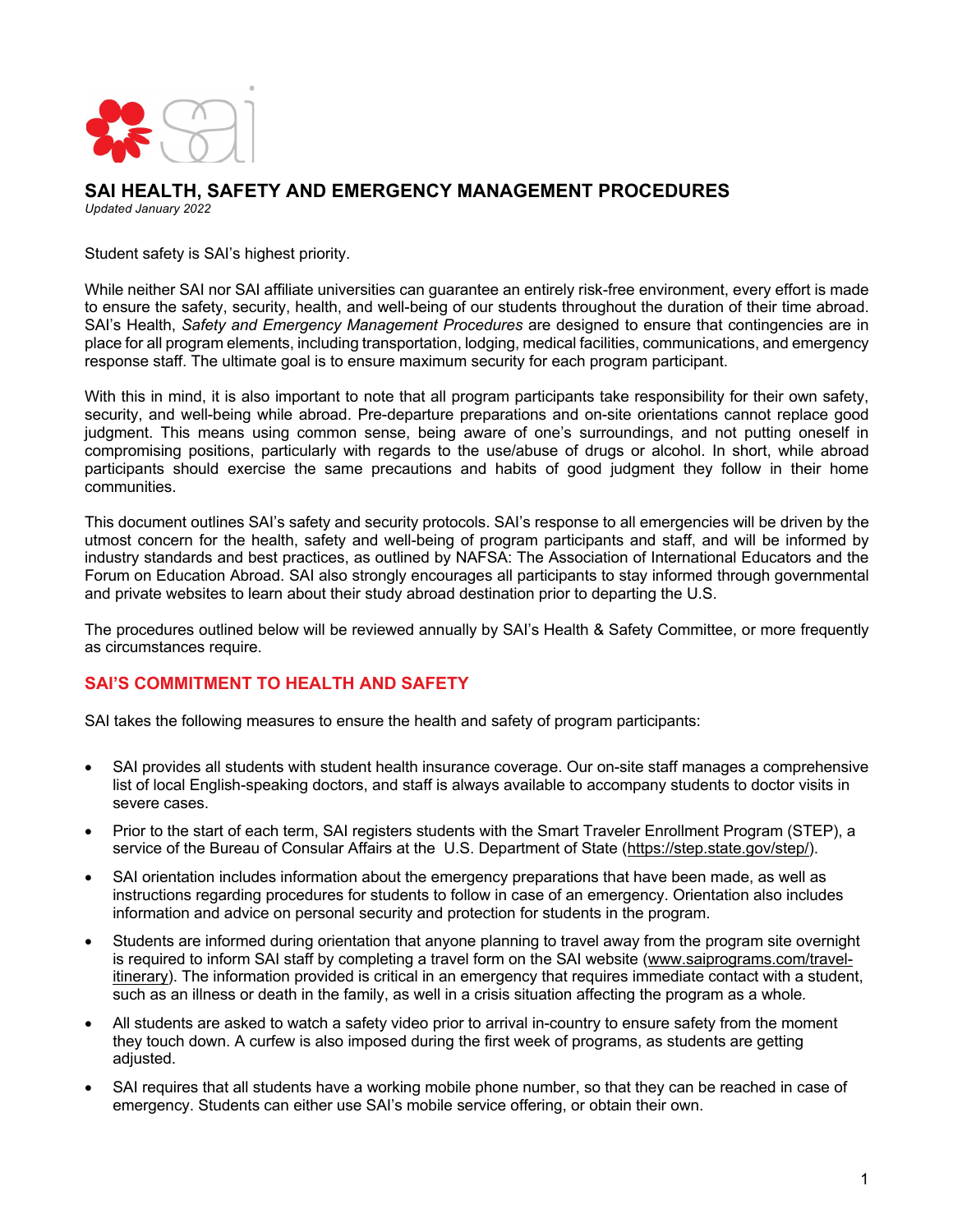- Each SAI location manages a 24 hour emergency contact phone number for students to use in an emergency to reach SAI on-site staff. Prior to departure, and again during the on-site orientation, program participants are provided with contact information for local emergency services, as well as the SAI emergency number.
- SAI staff works in close collaboration with each host school and local authorities to ensure that crisis management procedures are aligned and work in concert.
- All SAI facilities abroad are located in safe areas of town and are discreetly marked: there is neither a sign nor flag identifying the building as affiliated with a particular country or association that could make it a political target.
- Photocopies of passports and Residency Permits (if applicable see *Residency Permits*) for each student are kept in confidential files in order to facilitate replacement in case of loss.
- SAI has developed a system of rapid communication with students and program staff. This communication network enables SAI staff to contact all students and staff at short notice. On-site staff keeps a current list of local student addresses and mobile telephone numbers. In the event of a crisis situation, SAI's on-site staff immediately contacts all students to ensure their well-being. The resulting information concerning students' location and welfare is then communicated to the SAI main office in California. In the event that SAI staff is not able to reach all students, those students should themselves contact local authorities and follow any instructions given by said authorities.
- In case of emergency, SAI on-site staff will monitor Consular communications and will serve as liaison between students and the U.S. Consulate or Embassy, as needed.
- SAI staff will determine sources of information and key contacts for arranging evacuation if it becomes necessary. They will familiarize themselves with possible exit routes and means of transport for students in case of an emergency or crisis.

# **EMERGENCY RESPONSE**

#### **Role of SAI On-site Staff**

Every SAI program is managed by on-site staff who are fluent in the local language, have lived or studied in the city in which they work, and have successfully completed the SAI on-site training program. On-site staff are prepared to assess risks, respond to emergencies and take appropriate actions. SAI on-site staff regularly communicates with SAI's U.S. office. The U.S. office is staffed by student services and study abroad professionals.

SAI on-site staff are available to students 24 hours a day, 7 days a week as emergency contacts. Students must clearly understand that regular office hours are for general information, advising, and basic queries (or emergencies if they occur) and that after hours they may contact program staff solely for emergency situations. For a more comprehensive definition of what constitutes an emergency, please see the definition below.

In the case of a genuine emergency, students should contact:

- 1. Local authorities
- 2. On-site SAI staff (see number below)

SAI on-site emergency phones are intended for use by students currently attending an SAI program. We invite parents of currently enrolled students to make use of emergency phones only in cases when the U.S. office is closed and there is a true emergency. Parents with concerns should contact the U.S. office for assistance first at 1-800-655-8965.

| Florence:  | +39 340 684 7699  |
|------------|-------------------|
| Rome:      | +39 340 831 3219  |
| Milan:     | +39 349 773 6552  |
| Sorrento:  | +39 339 187 0807  |
| Siena:     | +39 348 918 9497  |
| Sicily:    | +39 375 503 8158  |
| Barcelona: | +34 644 775 874   |
| Paris:     | +33 7 49 00 64 33 |
|            |                   |

Emergency phone numbers can also be found on the SAI website: http://www.saiprograms.com/alerts.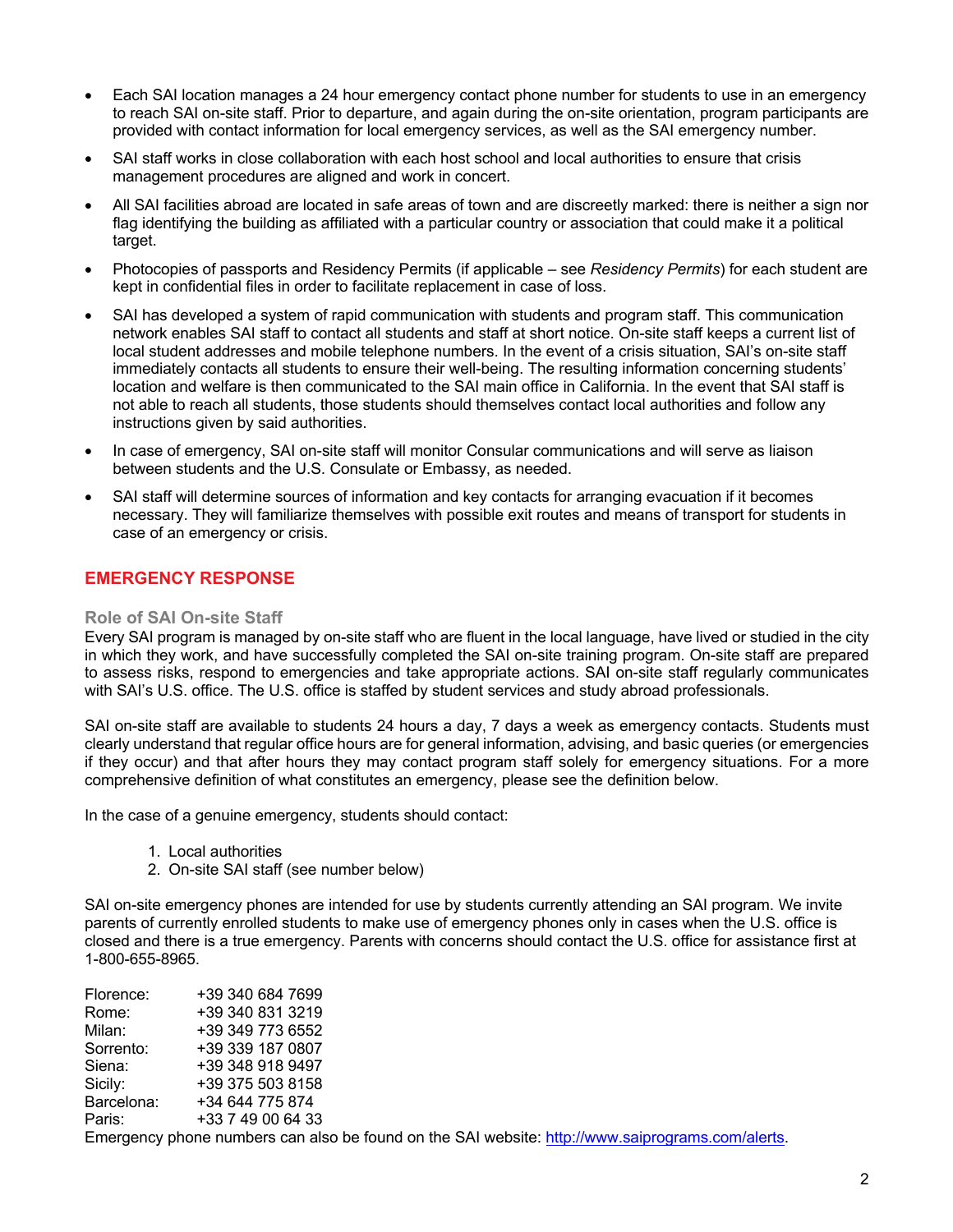# **SAI's Responsibilities for Crisis and Emergency Response**

When students face a danger to their health, safety or well-being overseas. SAI's on-site staff and U.S. office discuss appropriate crisis response measures. Each case is treated individually with the appropriate attention and consideration. The following paragraphs detail policies concerning decision-making under extraordinary conditions and preparation for possible major emergencies.

### **Defining an Emergency**

SAI defines an emergency as any event or situation that poses a genuine risk to, or that has already disturbed, the health, safety, security and/or well-being of a program participant or staff person.

Emergencies can take various forms:

- Safety and security emergencies
	- Acts of terrorism
	- Natural disasters
	- Missing, arrested or victimized students
	- Public health emergencies, including epidemic/pandemic
- Medical emergencies
	- Hospitalization
		- Life-threatening injury
		- Allergic reaction/food poisoning
		- Psychiatric issues
		- Insect/animal bites
	- Personal injuries
- Disciplinary emergencies

#### *Emergency Levels*

**In order to respond appropriately to any emergency situation, it is important to understand the nature of the event and its level of severity. Accordingly, emergency responses are calibrated depending upon the specifics of the case in question.**

#### *Non-Emergency Events*

Examples of non-emergency events include (but are not limited to):

- Flight delays or cancellations
- Loss of luggage
- Lost/stolen passport
- Lost keys/locked out

Actions to be taken:

In most cases, such situations will be resolved with the assistance of SAI's on-site staff. If necessary, the student's home institution may be contacted; in which case, the on-site staff will report the event to appropriate U.S.-based SAI staff. While inconvenient, such events have no impact on normal program operations, or on the cohort as a whole.

#### *Low-Level Emergency Events*

Examples of low-level emergencies include (but are not limited to):

- Minor assault
- Petty crime
- Contained fire
- Minor medical issue

Actions to be taken:

Such situations require the assistance of SAI's on-site staff and the completion of a confidential incident report. If necessary, the student's home institution may be contacted. The response to a low-level emergency requires limited outside assistance and has no immediate impact on the normal operations of the program or the group as a whole.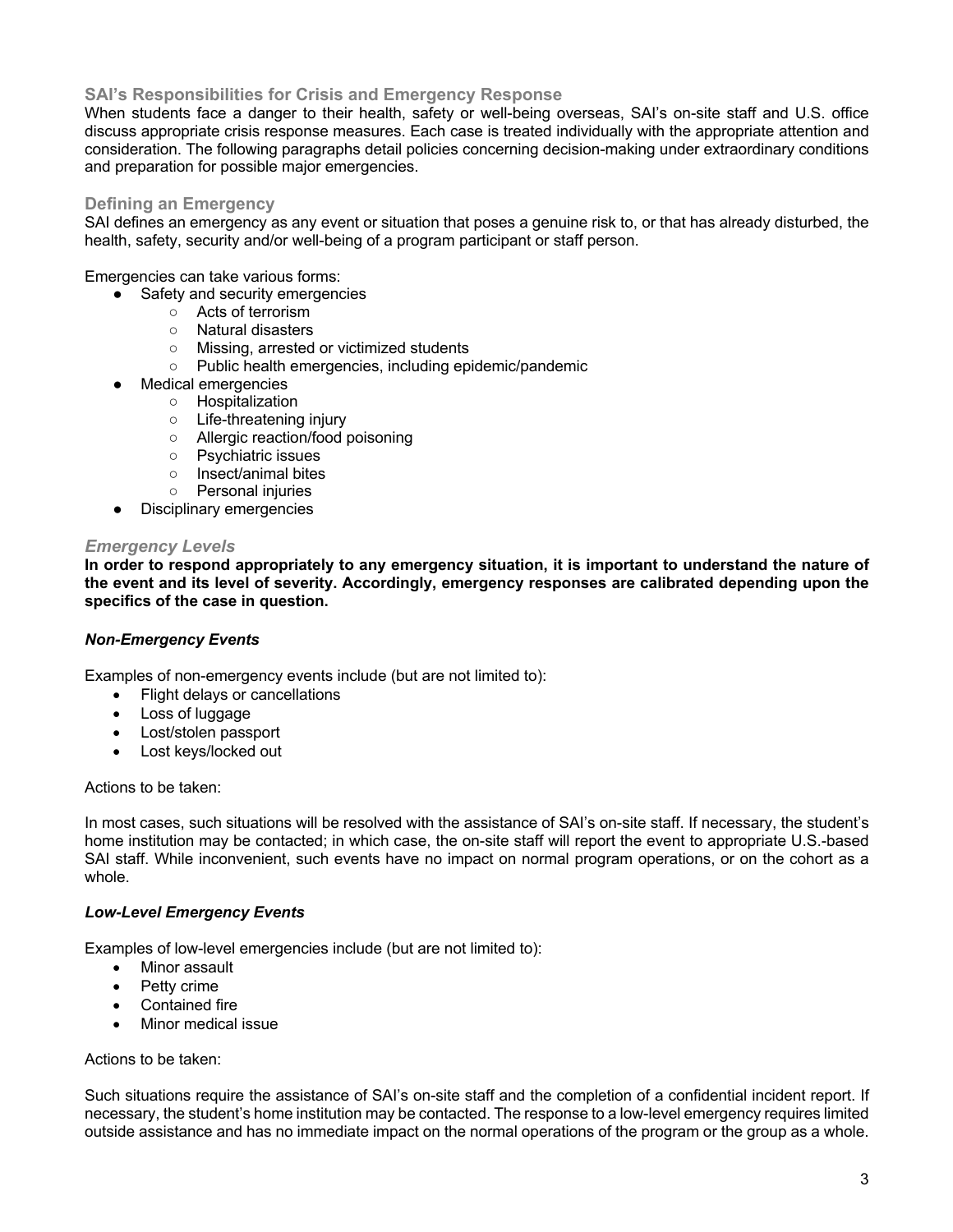# *High-Level Emergency Events*

Examples of high-level emergencies include (but are not limited to):

- Bomb threats
- Minor civil unrest
- Serious life-threatening illness
- Death
- Serious fire
- Severe inclement weather
- Severe communicable disease
- Serious assault
- Missing person
- Prolonged power outage
- Sexual assault
- Student arrest
- Suicide ideation, threat or attempt

Actions to be taken:

High-level emergency responses will require SAI to coordinate with external resources. SAI staff will consult with medical professionals, US government alert systems and resources, SAI health insurance provider, the home institution, and parents/legal guardians to determine the proper course of action and provide support to students and families.

## *Critical-Level Emergency Events (Requiring Possible Program Suspension, Cancellation or Evacuation)*

Program suspension, cancellation, or evacuation will be considered under the following circumstances:

- Natural disasters
- Terrorism
- Severe political crises (declaration of war in Italy/Spain/France or an adjacent neighbor, wide-spread civil unrest, violence or rioting)
- Protracted or indefinite closure of the host school, other inability to carry out the academic program
- Public health emergencies, including epidemic/pandemic
- Prolonged disruption of local public utilities/services

#### Actions to be taken:

SAI staff will consult US and local government agencies and alert systems, as well as host schools in determining whether to suspend, cancel or evacuate a program in response to an critical-level emergency event. Every effort will be made to keep students, parents/guardians, and home schools informed of the decisions being considered and made as quickly as possible.

In the event that local or world conditions lead SAI to suspend or cancel a study abroad program, or evacuate students attending a program, every effort will be made to allow students to complete their studies for the current term remotely. If a program is cancelled, SAI will work with host institutions to either continue the program in an alternate location or through virtual learning; or to assist students in obtaining a "withdrawal bridge" to the next academic term at their home institutions.

Financial consequences of a withdrawal are subject to the SAI Cancellation and Withdrawal Policy. If the U.S. Department of State orders U.S. students out of the host country and/or SAI suspends, cancels or evacuates a program, an emergency refund for recoverable costs will be considered. If a suspension, cancellation or evacuation is not ordered, but a student chooses to leave the program anyway, s/he will not receive a refund; such a case is subject to the regular SAI Cancellation and Withdrawal policy.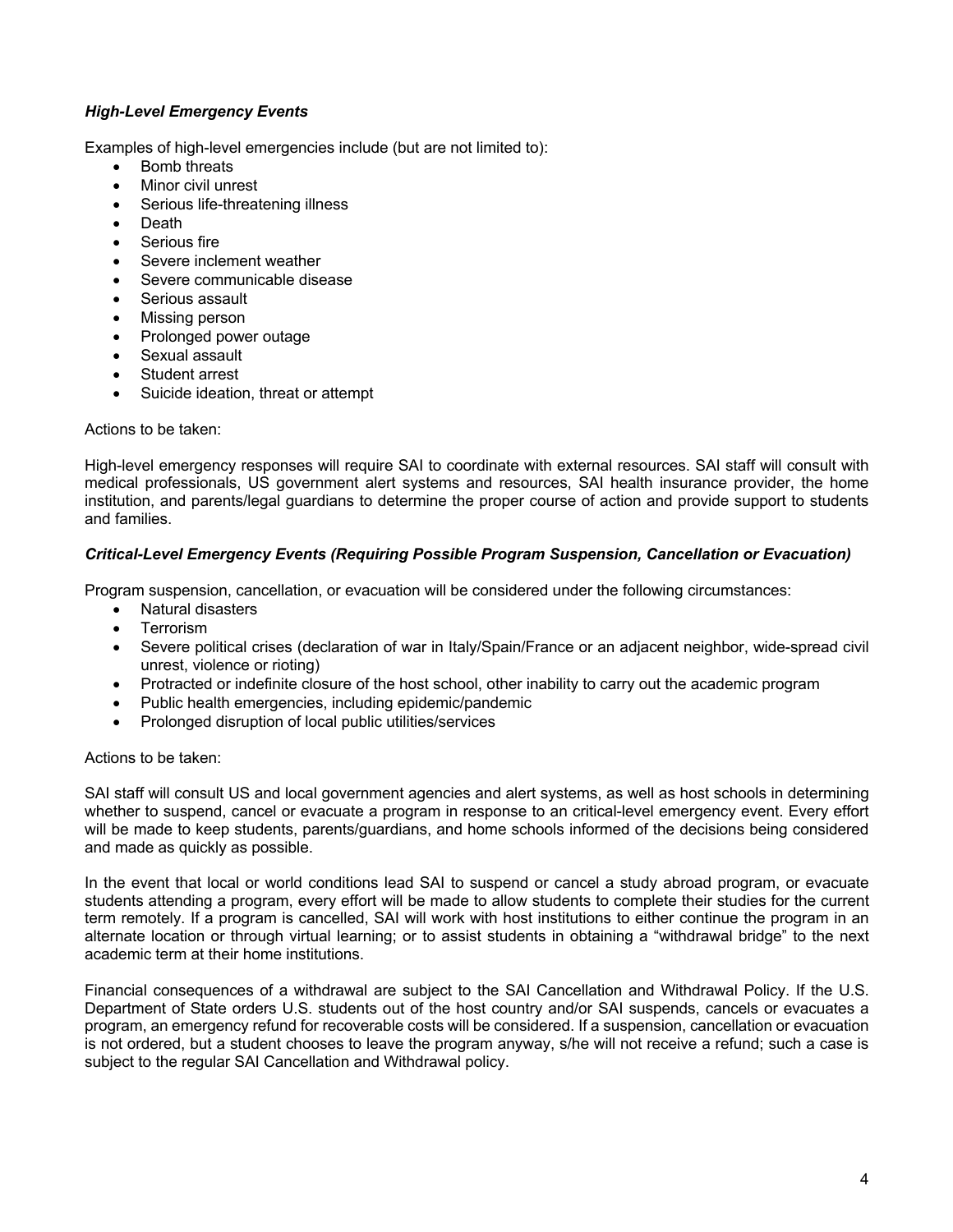# **Student Responsibilities for Safety in Crisis and Emergency Situations**

All SAI's host cities are generally very safe. During times of uncertainty, however, students should stay in regular contact with SAI program staff to receive advice and instructions. In line with U.S. Department of State warnings, SAI students are advised to be respectful and aware of their surroundings.

Students are advised to, at all times:

- Follow local laws and regulations.
- Abide by SAI code of conduct.
- Act in a respectful manner towards the local population, its customs, and its culture.
- Be aware of surroundings and report strange activity to local authorities and on-site staff.
- Avoid crowds and demonstrations of all kinds, political or otherwise.
- Avoid drawing attention to themselves as internationals.
- Not share apartment addresses with strangers.
- Exercise caution when giving information about the SAI program and its location.
- Keep abreast of local news through TV, radio, and newspapers.
- Stay in touch with SAI on-site staff.
- Stay in touch with their families so that parents know their children are safe, as well as how to reach them in case of an emergency.

In the absence of circumstances which make travel unsafe, students are free to make their own travel plans on weekends. Students must inform SAI of any overnight extracurricular trip planned by completing the SAI Travel Itinerary Form each time they schedule a trip: www.saiprograms.com/travel-itinerary.

Much of the individual safety and security of our students abroad ultimately depends on their behavior and choices. The SAI staff works to keep students informed about world developments and makes every effort to provide a safe environment in which to complete their studies. However, it is also the responsibility of the students themselves to be part of this process, to stay informed about local conditions, and to act with reason and prudence.

### *Communication in Times of Crisis or Emergency*

- SAI strongly recommends that, unless specific situations dictate otherwise, students designate their parents or legal guardians as emergency contacts. Students should make sure their parents and/or guardians have accurate and up-to-date local contact information at all times.
- In the event of a crisis situation, if students are unable to contact the SAI on-site staff or host school staff, they are instructed to use the emergency numbers listed on the Emergency Cards (provided at orientation). Students are instructed to carry this with them at all times.
- If communication lines are down, students may be advised to go to a meeting point designated by the local government authorities. Whenever possible, SAI staff will communicate emergency meeting points to students at orientation, but often, the points are decided upon on the spot by local officials, so students should always follow their advice.
- If a student is unable to contact SAI or the host school, s/he should attempt to contact the closest U.S. Consulate or Embassy for further instructions. All consulate and embassy information is provided in the Pre-departure Guide and Program Guide that students receive. Local radio and television stations may also broadcast emergency information.
- Students should remain calm and stay with other program students or SAI representatives if possible. It is important that they attempt to contact SAI or host school staff; however, it is more important that they remain in a safe environment and follow the instructions provided by the local government authorities.

## **Emergency and General Medical Care**

- EU-wide Police, Ambulance and Fire: 112
- Taxi Service:
	- o Florence: 0554242 / 0554390
	- o Rome: 063570 / 068822 / 064994 / 066645
	- o Milan: 026969 / 024040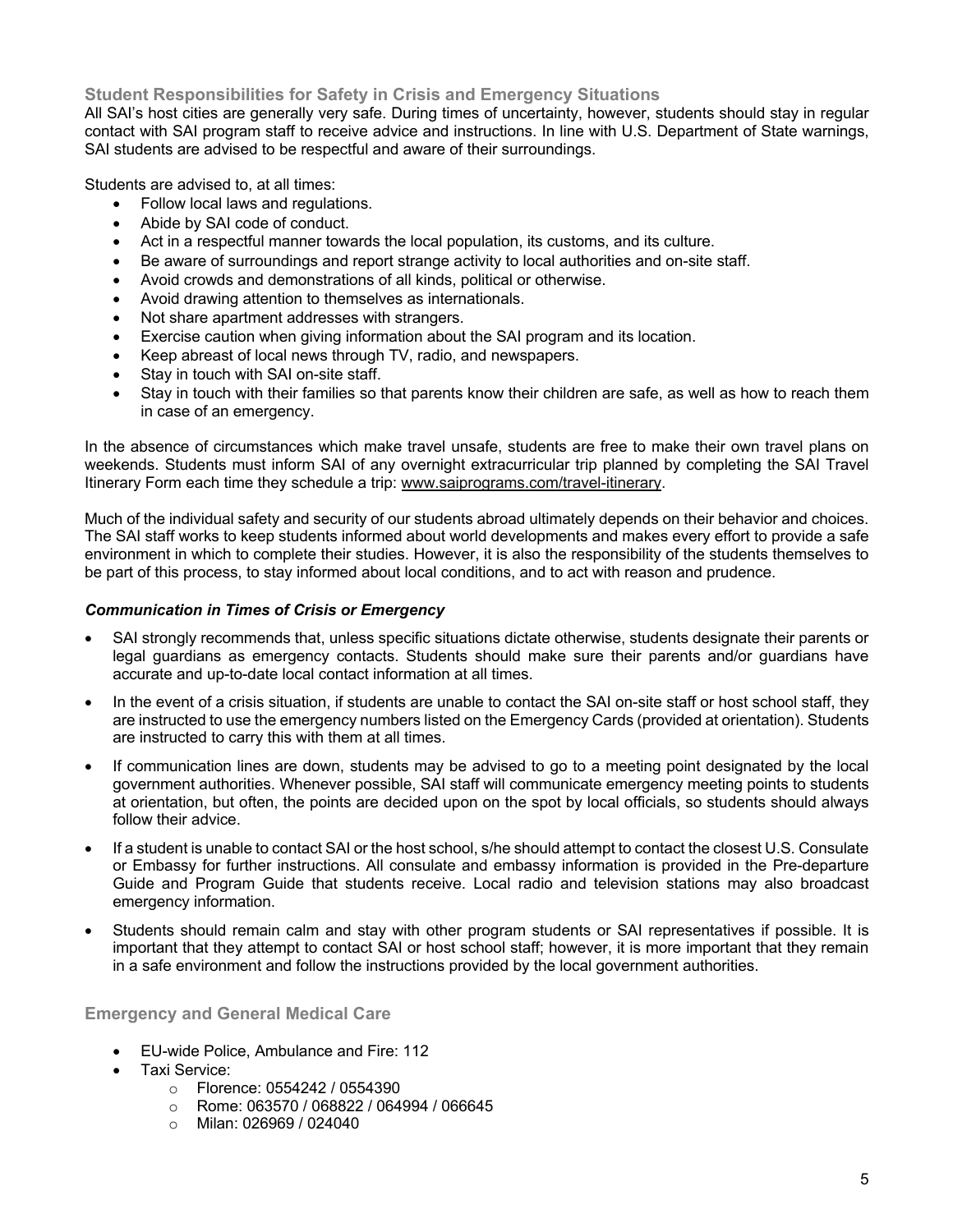- o Sorrento: 081 878 35 27
- o Siena: 057 749 222
- o Syracuse: 380 470 9592
- o Barcelona: 933 222 222 / 933 033 033 / 933 001 100
- o Paris: 01 4585 8585 / 01 4739 4739 / 089 170 1010
- All students are asked to complete a Health Information Form prior to departure, to communicate any relevant medical or mental health requirements. This information is kept strictly confidential, and is used only if necessary to assist a student in need.
- Students are encouraged to review their medical history and needs before going abroad. Students should have a checkup prior to their departure in order to be aware of their current medical condition. A personal physician can also advise students on any special precautions they may need to take based on their medical history. Students may need to go to a special travel health clinic to get clear advice on medical care abroad and resolving any problems they may face.
- Special Needs: If students have any special medical needs, they should check with their study abroad administrator to determine how these needs can be met while abroad. Regulations for accessibility may not be as updated in other countries as they are in the U.S. Prospective students should check to determine if accommodations like wheelchair ramps are provided in all modes of transportation and should determine if the housing facilities they are assigned to are equipped to accommodate their particular needs. Mobility International U.S.A (MIUSA, http://www.miusa.org/) provides extensive information on accommodations abroad.
- Special Medications: Students who need to take prescription medication while abroad should notify their Admissions Counselor by including this information on the pre-departure SAI Health Information Form. Students are advised to procure before departure any special medications that they will need during their time abroad or to consult their home physician regarding what alternatives there may be abroad. Should a student need to bring a prescription abroad, they must make sure that the medicine is in its original packing and accompanied by a prescription. We suggest packing all prescriptions together in a carry-on. Upon arrival at the airport in Europe, students are advised to go to the customs office to declare the medicine and show the officials the medicine and the doctor's note. If this is not done immediately, students risk being stopped in the exit hall on their way out of the airport. Students will receive more detailed information about transporting medication prior to departure.
- Availability of Medical Care: The type of medical care available will vary from city to city and from country to country. In some countries, it will seem similar to the type of care available in the U.S. The health insurance provided to all SAI students has a comprehensive list of all English-speaking doctors and medical facilities in the city of their SAI program. The names of English-speaking doctors are included in the Pre-Departure Guide distributed before students leave the U.S. In addition, SAI on-site staff will also discuss this point during the onsite orientation program.

**Parent/Legal Guardian Responsibilities for Communication in Crisis or Emergency Situations**

- Students and their emergency contacts should keep in touch with each other throughout the student's time abroad.
- Parents and/or legal guardians should ask their student to share with them their most up-to-date local contact information at all times. Local emergency contact information is provided to students at the SAI orientation. Students are asked to share this information with their families. SAI is aware of the need to stay in contact with family members at home, especially in emergency situations. If a family member needs to contact a student while abroad due to a family emergency, s/he may contact the student directly on his or her cell phone, contact SAI on-site staff, or contact the SAI office in California.
- The SAI U.S. staff will be in contact with the SAI on-site staff and will be able to handle any requests for information. The staff at SAI will make every attempt to contact the appropriate on-site staff member or SAI student. It is essential that detailed information be provided in order to assist SAI in responding to a family member's call.
- The Family Rights and Privacy Act (FERPA) prevents staff members from providing certain information to persons other than the students themselves. It is often necessary to balance the needs of a family with the